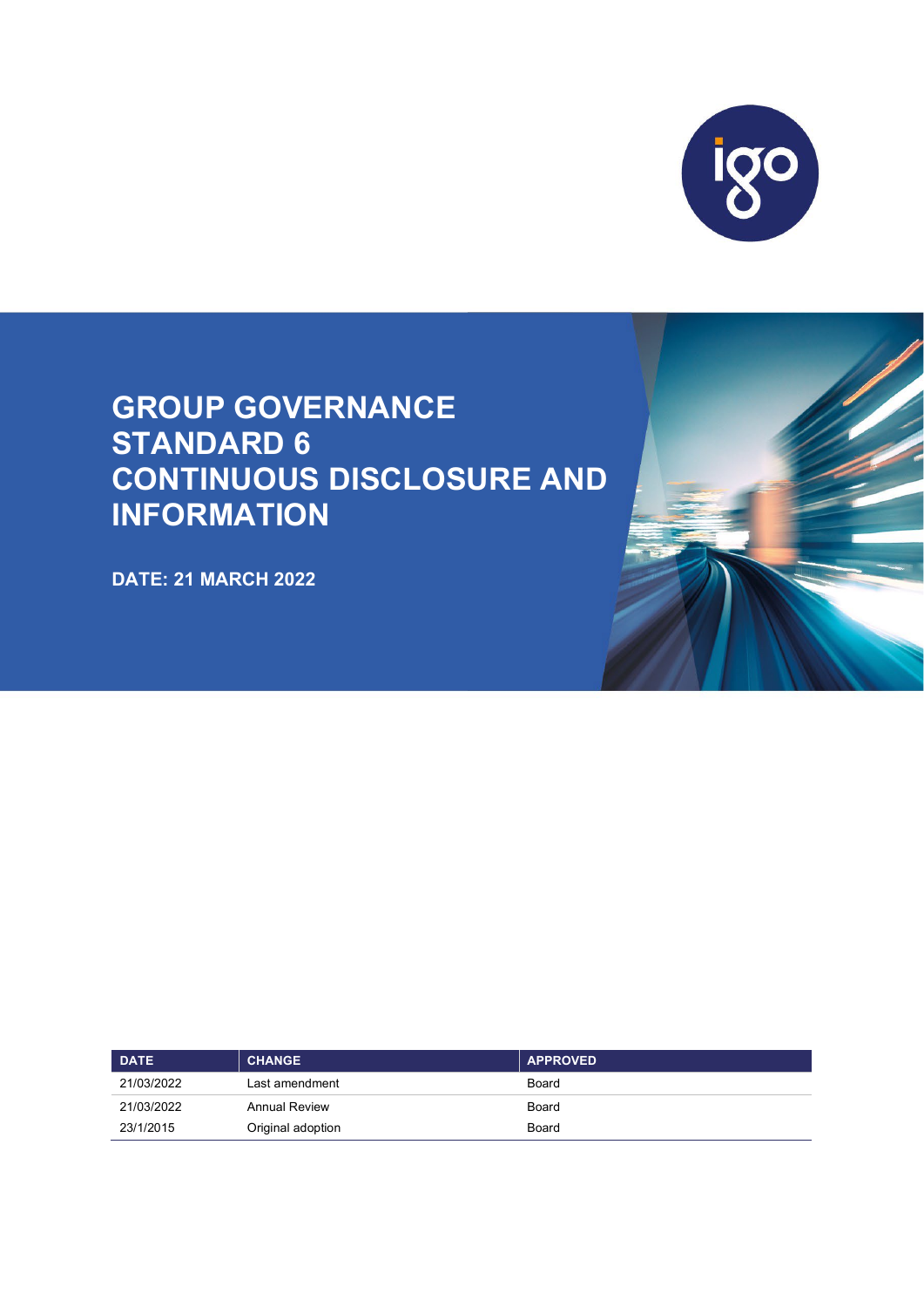

# **TABLE OF CONTENTS**

| $\mathbf{1}$ |                                               |  |
|--------------|-----------------------------------------------|--|
| 2.           |                                               |  |
| 3.           |                                               |  |
| 4.           |                                               |  |
|              | 4.1<br>4.2<br>4.3<br>4.4<br>4.5<br>4.6<br>4.7 |  |
| 5.           |                                               |  |
| 6.           |                                               |  |
| 7.           |                                               |  |
| 8.           |                                               |  |
| 9.           |                                               |  |
| 10.          |                                               |  |
|              |                                               |  |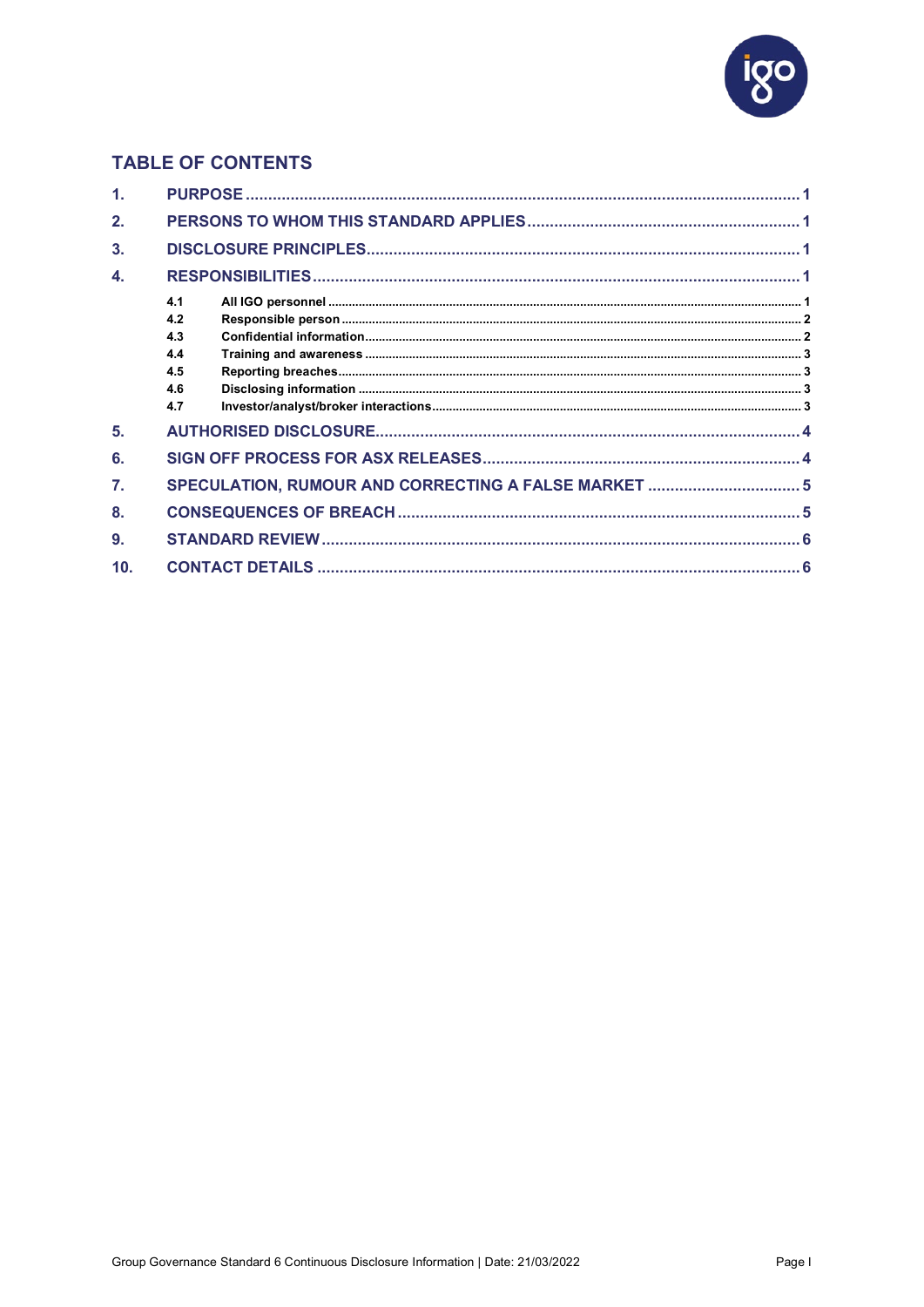

# <span id="page-2-0"></span>**1. PURPOSE**

The purpose of this Standard is to set out the procedure for:

- identifying potentially material price sensitive information (**Material Information**) and reporting it to the Responsible Person (defined below) for review
- ensuring IGO Limited (**IGO** or the **Company**) achieves best practice in complying with its continuous disclosure obligations under the Corporations Act 2001 (Cth) (**Corporations Act**), ASX Listing Rules (**Listing Rules**) and ASX Corporate Governance Principles and Recommendations 4th Edition
- ensuring IGO and individual officers do not contravene the Corporations Act or Listing Rules (which carry serious penalties); and
- protecting confidential information from unauthorised disclosure.

## <span id="page-2-1"></span>**2. PERSONS TO WHOM THIS STANDARD APPLIES**

The Standard applies to all directors and full-time, part-time and casual employees, contractors and consultants of IGO, and IGO group companies (the **Group**) (each being **IGO Personnel**).

The Company Secretary is the Responsible Person and, in their absence, the Managing Director & CEO will act as the Responsible Person.

## <span id="page-2-2"></span>**3. DISCLOSURE PRINCIPLES**

Under Listing Rule 3.1 and the Corporations Act, IGO is required to notify the ASX immediately if it is, or becomes, aware of: "any information concerning it that a reasonable person would expect to have a material effect on the price or value of IGO securities (upwards or downwards)."

A reasonable person will be taken to expect particular information to have a material effect on the price or value of IGO's securities if the information would, or would be likely to, influence persons who commonly invest in such securities in deciding whether or not to subscribe for, buy or sell, the securities. Such information is referred to in this Standard as **market sensitive information**.

## <span id="page-2-3"></span>**4. RESPONSIBILITIES**

#### <span id="page-2-4"></span>**4.1 All IGO personnel**

IGO Personnel who become aware of any potentially market sensitive information that is not generally available (i.e., the information in question has not been included in any ASX release) must immediately bring it to the attention of the Responsible Person.

It is very important that IGO Personnel do not make a judgment for themselves as to whether the information is market sensitive information – if you think it may be, tell the Responsible Officer.

Examples of potentially market sensitive information:

- Significant departures, from that anticipated by IGO or the market, in relation to the Group's earnings or guidance
- a material mineral discovery or indications of the same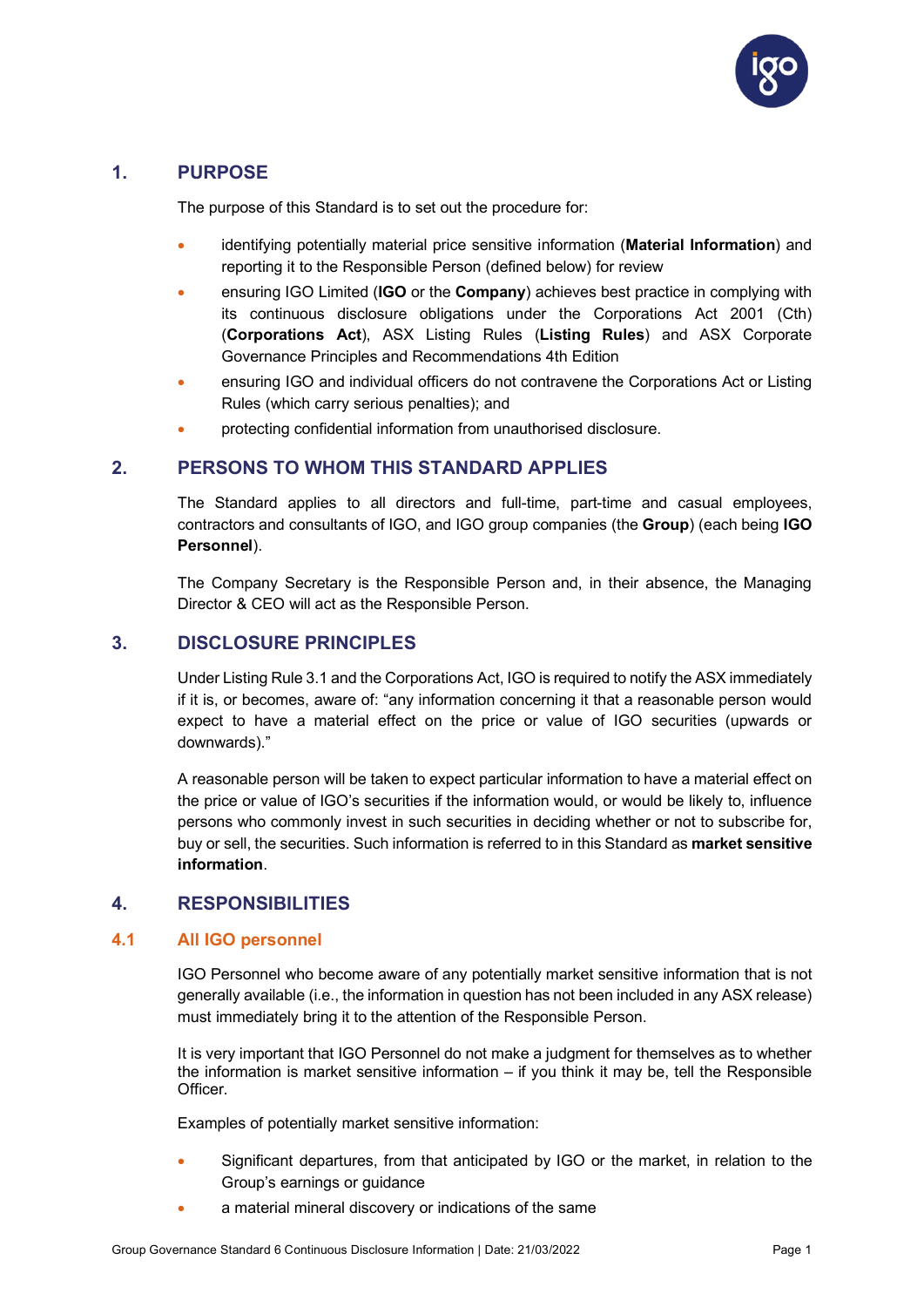

- a material acquisition or disposal
- granting or withdrawal of a licence material to IGO's operations
- events or occurrences that have an impact on the operations of IGO or a controlled entity such as a natural disaster, accident, strike by employees or a declaration of force majeure by the Company or its contractors in respect to one of its mining operations
- legal proceedings against or allegation of any breach of the law, whether civil or criminal, by IGO or any of its employees
- the appointment of a receiver, manager, liquidator or administrator
- changes in IGO's senior management or auditors
- any negative publicity or social media that relates to IGO
- a proposed or actual change to the Company's capital structure, e.g., a share issue; and
- potential default under a material financing facility.

These examples are not an exhaustive list.

#### <span id="page-3-0"></span>**4.2 Responsible person**

The Responsible Person will review the information and determine, in consultation with the Managing Director (or in their absence, the Chief Financial Officer (CFO)), whether the information requires disclosure to the ASX, liaise with the Board, as appropriate, in relation to the disclosure of information and co-ordinate the actual form of any disclosure, including reviewing proposed announcements and supervising the sign-off process for ASX releases – see section 6 below. The Responsible Person in consultation with the Managing Director (or in their absence, the CFO), will investigate leak allegations and take steps to remedy breaches as soon as possible.

The Responsible Person will liaise with the ASX in relation to continuous disclosure issues, ensure IGO's system for disclosure to the ASX is operating effectively and ensure this Standard is being complied with (including record keeping requirements), including periodically reviewing IGO's disclosure procedures in light of changes to the Listing Rules or Corporations Act and recommending any necessary changes to the procedures. The Responsible Person will ensure regular disclosure reports are prepared for the Board which advise of any material matters to be considered, investigations undertaken and the form of disclosure (if any).

#### <span id="page-3-1"></span>**4.3 Confidential information**

Whilst IGO has a responsibility to disclose market sensitive information, in certain circumstances, as detailed in Listing Rule 3.1, the Company is entitled to keep information confidential until it is appropriate to release it to ASX. For example, if the information concerns an incomplete proposal or negotiation.

IGO Personnel who possess confidential information must continue to preserve the confidentiality of that information in accordance with the IGO Code of Conduct and the terms of their contract with the Company (as applicable), including by:

refraining from discussing that information with, or divulging that information to, any person who is not authorised to receive that information; and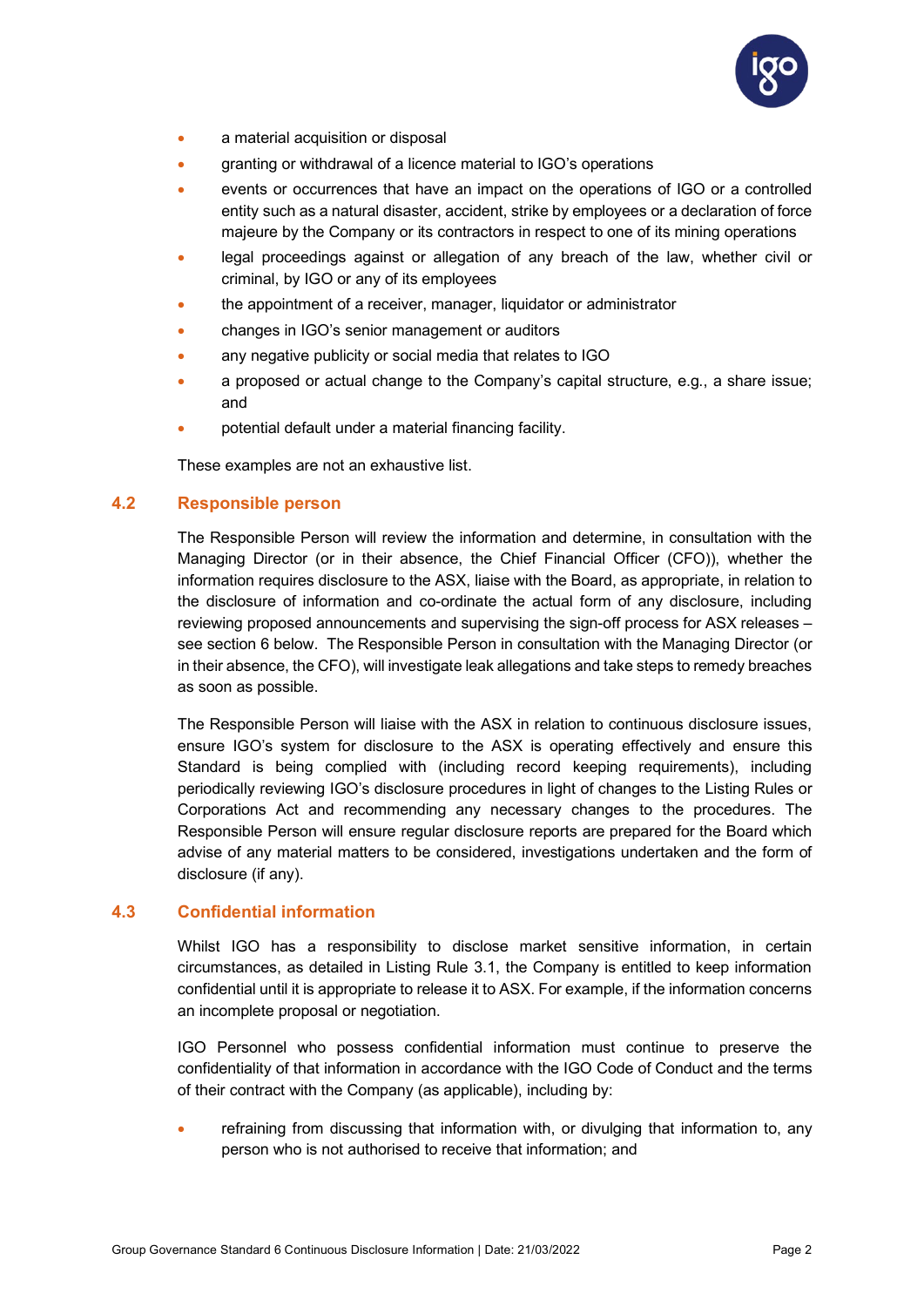

• ensuring any documents or other written material in their possession in relation to that information are properly and securely stored and are not disclosed to an unauthorised person.

If confidential information is market sensitive information, it is '**inside information**' and as such IGO Personnel are restricted from trading in IGO securities, refer to Group Governance Standard 7 – Dealing in Securities Standard for further details on this restriction.

#### <span id="page-4-0"></span>**4.4 Training and awareness**

Each director and member of senior management, including any person who reports directly to the Managing Director, must ensure staff for whom they are responsible are aware, and periodically reminded, of:

- the relevant responsibilities included in the Standard; and
- their obligations of confidence to IGO in relation to confidential information and the importance of confidentiality in relation to the public market for IGO's shares.

IGO Personnel are to complete mandatory induction training on this Standard and training updates at least every two years.

#### <span id="page-4-1"></span>**4.5 Reporting breaches**

IGO Personnel must immediately notify the Responsible Person as soon as they become aware of:

- any breach of this Standard
- all instances of unauthorised or selective disclosure or rumours which may impact the price or value of IGO securities; or
- any breach of confidence in relation to confidential information.

#### <span id="page-4-2"></span>**4.6 Disclosing information**

No one other than the Responsible Person may release information to, or communicate with, ASIC or the ASX unless specifically authorised to do so by the Responsible Person or the Managing Director.

Any employee proposing to disclose information about IGO to third parties, such as to a professional body, customers, at a presentation, private meeting or analyst briefing, must:

- provide details of the proposed disclosure, date, time and documents to be used to the Responsible Person and the Managing Director, (who will check them for accuracy, completeness, balance and consistency, and any matters which require ASX and website disclosure) and obtain prior consent to any disclosure
- only provide information (including in response to questions) that has previously been released to the ASX or is not of a material nature
- not comment on any financial or other projections other than to correct errors in publicly available factual information; and
- audit the disclosure for any new material information inadvertently disclosed.

#### <span id="page-4-3"></span>**4.7 Investor/analyst/broker interactions**

IGO actively supports investors being given equal access to information. Material information must not be selectively disclosed to any person.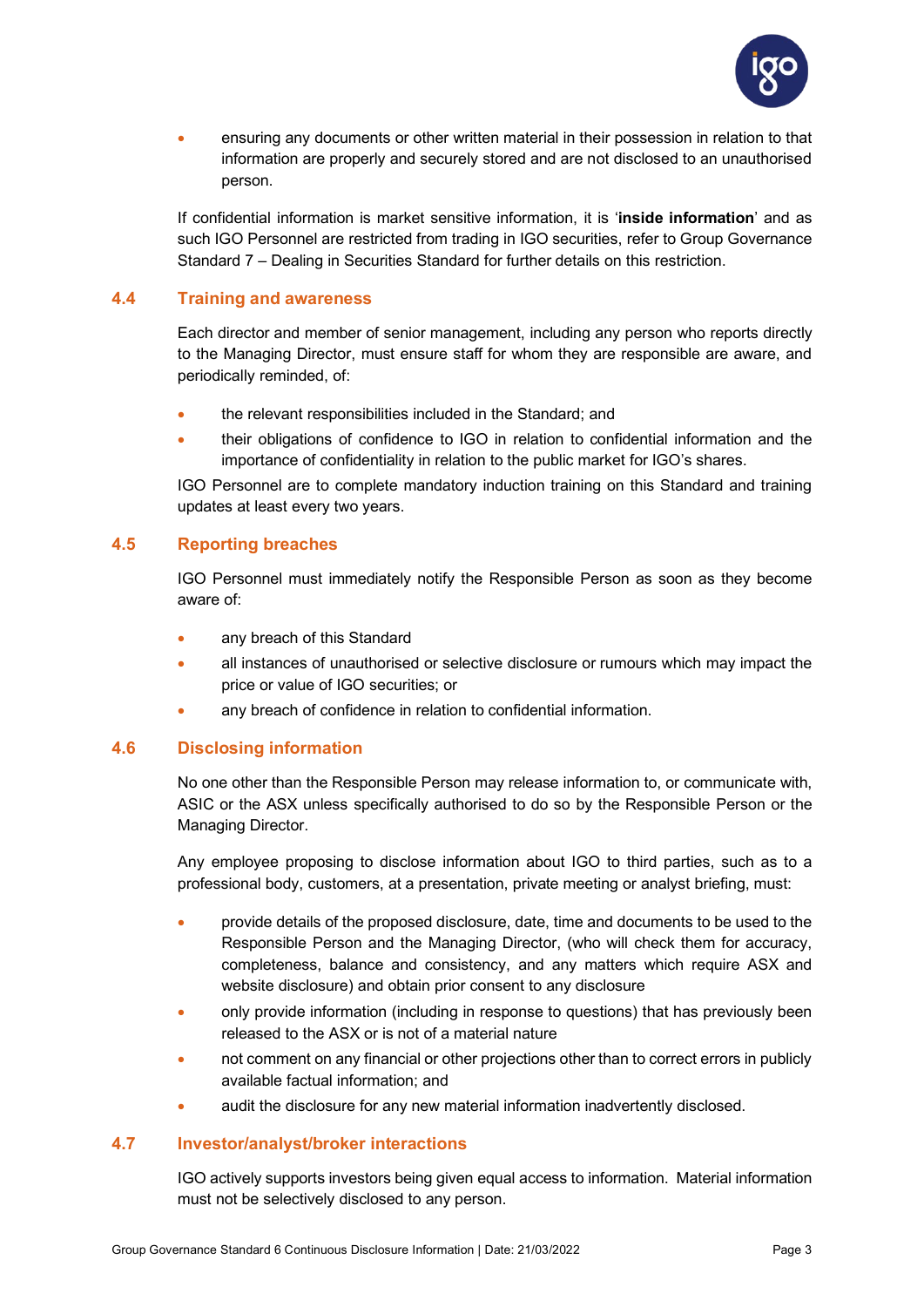

- IGO does not blacklist or favour individual analysts
- IGO aims for at least two company representatives, which are to be determined in consultation with the Managing Director, to attend every investor relations event, and has a system for keeping records of each event; and
- IGO monitors whether new information has inadvertently been provided to analysts.

IGO will not engage in active investor relations activity during blackout periods (as defined by the IGO Dealing in Securities Standard). This restriction does not apply to the period from the release of the June Quarterly Report until the release of the Annual Financial Statements due to the inclusion of all key financial and operational metrics in the June Quarterly Report.

The Managing Director retains the discretion to waive this restriction in the event of an announcement of corporate news occurring during a Blackout Period.

This restriction on investor relations activity does not apply to public or broker sponsored investor conferences provided investor materials are disclosed to the ASX.

The Managing Director, in consultation with the Board, may impose a "blackout period" prohibiting investor relations activity in the lead up to significant board meetings and material announcements.

# <span id="page-5-0"></span>**5. AUTHORISED DISCLOSURE**

In addition to the specific sign-off processes for ASX releases set out below, the only other person(s) authorised to speak to the media or any other person outside IGO about information that is subject to this Standard or market rumours regarding IGO are:

- the Chair of the Board of Directors
- the Managing Director
- a member of senior management with delegated authority from the Managing Director or the Board; and
- the Company Secretary (particularly in regard to shareholders, ASIC or the ASX).

Each person listed above will use their best endeavours to liaise with the other persons listed (as applicable and appropriate) prior to such communication.

All enquiries from analysts and the media must be referred to the Managing Director and the Responsible Person, as well as to the appropriate member of senior management, such as the Investor Relations and Media Manager.

# <span id="page-5-1"></span>**6. SIGN OFF PROCESS FOR ASX RELEASES**

#### **All ASX releases**

In addition to the disclosure responsibilities above, all ASX releases should be reviewed and checked for accuracy, completeness, balance and consistency by the Managing Director, and prior to being transmitted to the ASX, authorised by:

- the Managing Director and the Responsible Person subject to any directions by the Board (either generally or in a particular instance); and
- if they relate to financial results or other periodic disclosure, forecasts or expectations of IGO, changes to the Board, executive composition or roles, significant transactions by IGO (such as material asset acquisitions or disposals, fundraisings or takeover bids)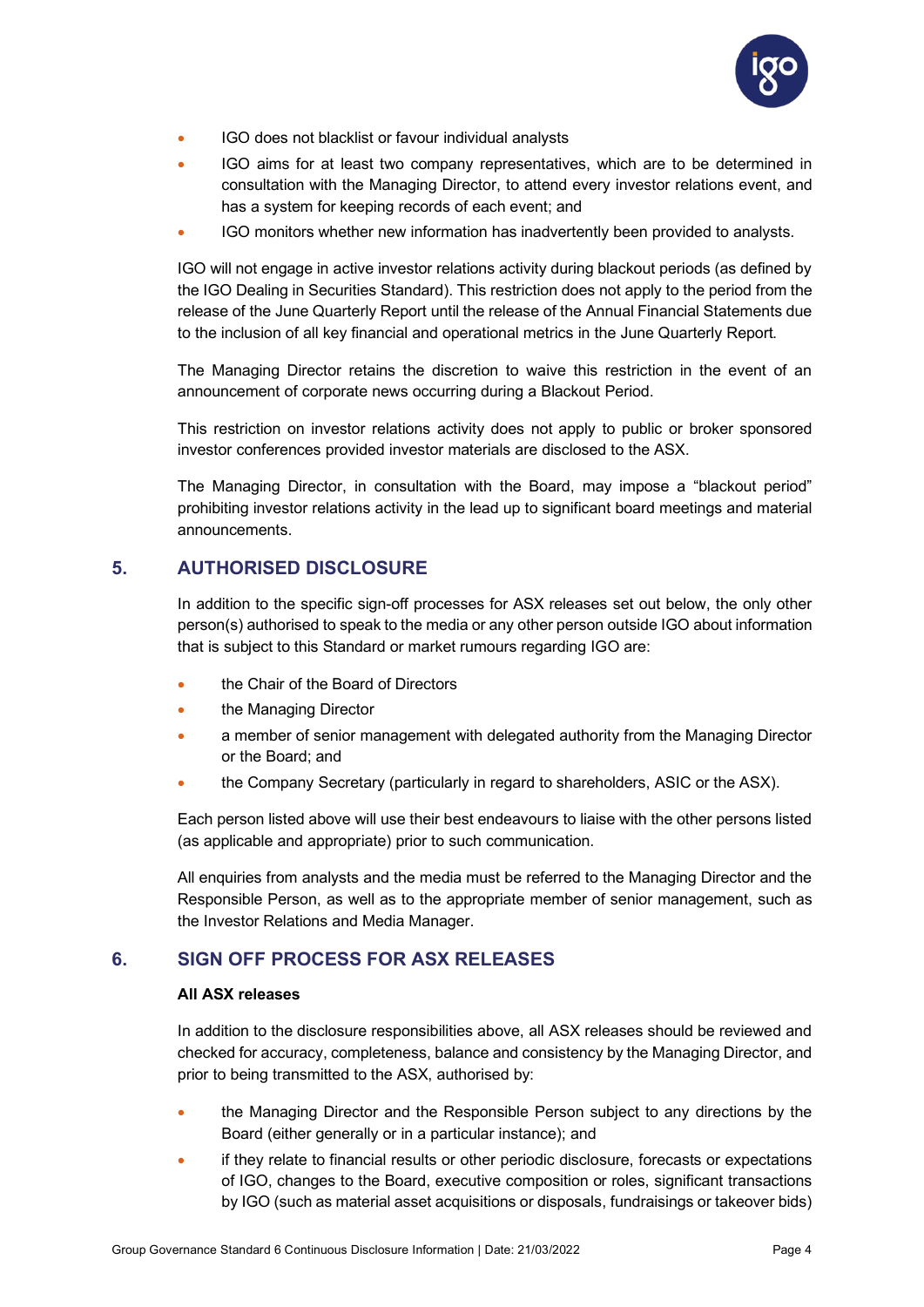

developments which may impact upon the corporate standing or reputation of IGO (such as material litigation by or against IGO, major OH&S occurrences or major environmental breaches), or otherwise concerning matters of significance, the Board.

#### **Trading halts**

The ASX requires IGO to consider whether a trading halt or suspension of quotation of securities is appropriate where it is not possible to properly inform the market without disclosing highly sensitive or confidential information, or where further time is required to finalise an announcement. IGO views the trading halt mechanism as:

- a tool of good disclosure process, to be used in the interests of a fully informed, fair and transparent market
- an appropriate way of managing an unexplained price and/or volume change until an announcement can be made; and
- being specifically designed by ASX to protect listed entities from premature disclosure in cases where a more detailed announcement is imminent.

Before any request for a trading halt is made, the Responsible Person must first make an assessment as to whether the particular information is market sensitive information and therefore needs to be disclosed under Listing Rule 3.1. If the Company is unsure about whether it should be requesting a trading halt (or voluntary suspension) to cover the period required to prepare an announcement, the Responsible Person should contact the Company's listing adviser at ASX to discuss the situation. Only the Responsible Person may request, or authorise another person to request, a trading halt.

# <span id="page-6-0"></span>**7. SPECULATION, RUMOUR AND CORRECTING A FALSE MARKET**

Generally, IGO will not respond to reports or rumours published by analysts, fund managers or reporters. However, the ASX may require IGO to make a clarifying statement or announcement in circumstances where there may be a "false market" affecting the price or volume of trading in IGO's securities.

The term "false market" refers to a situation where there is material misinformation or materially incomplete information in the market which is compromising proper price discovery; this might include, for example, a reasonably specific rumour which has not been confirmed or clarified by IGO in an announcement, or a segment of the market is trading on the basis of market sensitive information that is not available to the market as a whole.

If the ASX requires IGO to give it information to correct or prevent a false market under Listing Rule 3.1B, the Responsible Person must respond to such request immediately. If an announcement is required, and IGO needs time to prepare the announcement, the Responsible Person should request a trading halt.

## <span id="page-6-1"></span>**8. CONSEQUENCES OF BREACH**

A breach of IGO's continuous disclosure obligations can result in a suspension of IGO's securities (and possible delisting), and potentially criminal and civil liability under the Corporations Act including fines, adverse publicity orders and claims for compensation by persons who have suffered loss as a result of the contravention (such as those who traded securities in the period the market was not properly informed).